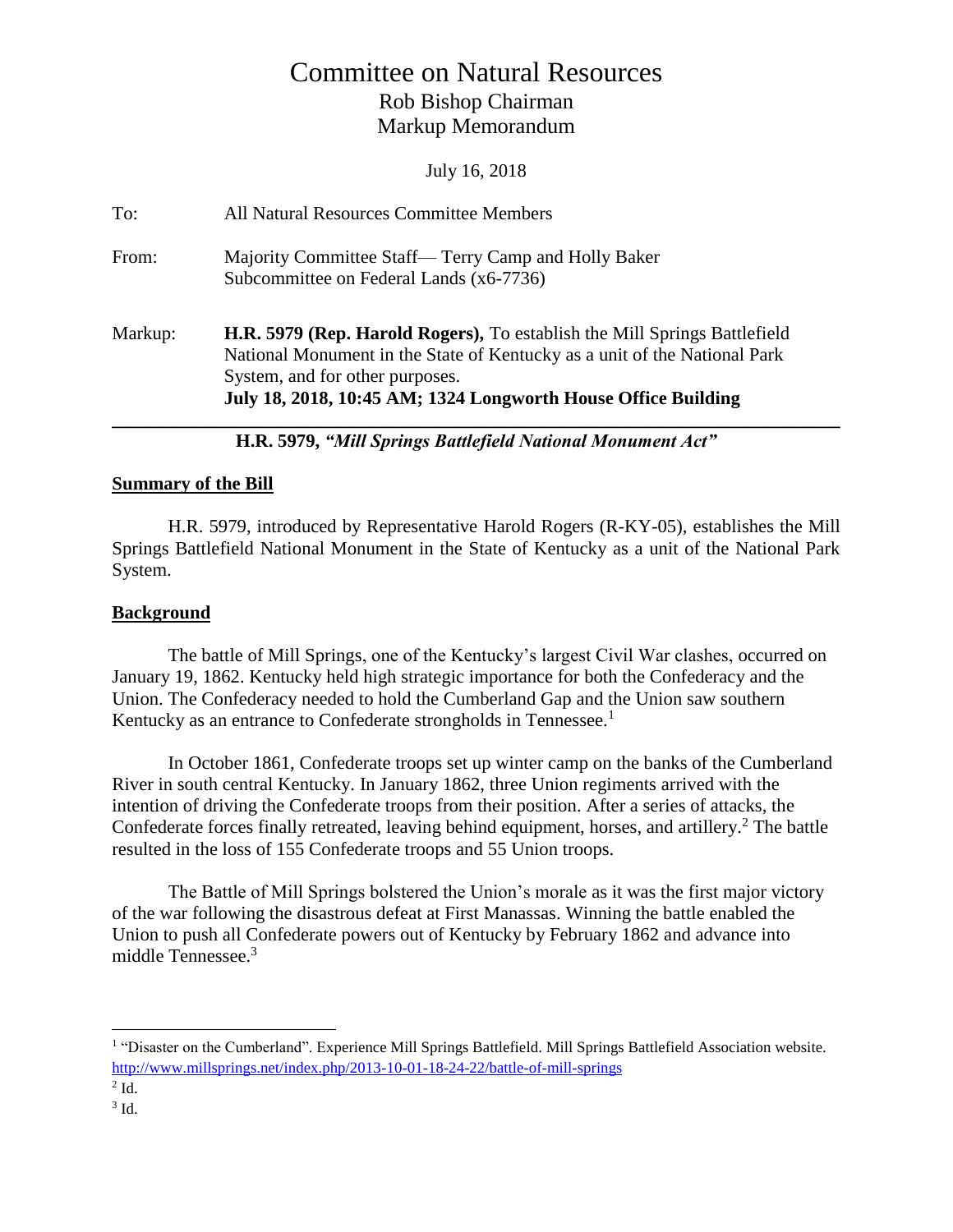Mill Springs Battlefield was designated a National Historic Landmark in 1994. The boundary was expanded in 2008 and now encompasses over 1,500 acres. The nonprofit Mill Springs Battlefield Association currently owns over 900 acres of battlefield land and operates a visitor center at the site. <sup>4</sup> At the direction of Congress, the National Park Service initiated a special resource study of the Mill Springs Battlefield for potential inclusion as a unit of the National Park System (Public Law 113-291).<sup>5</sup>

H.R. 5979 establishes the Mill Springs Battlefield National Monument as a unit of the National Park System. The proposed Mill Springs Battlefield National Monument would be approximately 1,500 acres. The Mill Springs Battlefield Association will donate 900 acres within the proposed boundary to the National Park Service and will continue to support preservation of the battlefield as a friends group.

A companion bill has been introduced in the Senate as S. 3176, by Senator Mitch McConnell (R-KY).

The Subcommittee on Federal Lands will hold a legislative hearing on H.R. 5979 on July 17, 2018.

#### **Major Provisions of H.R. 5979**

- Establishes the Mill Springs Battlefield National Monument as a unit of the National Park System.
- The Secretary may acquire land located within the boundary of the Monument by donation, purchase with donated funds, or exchange.
- No Private property will be managed as part of the Monument without written consent of the owner of the property.
- This legislation does not create a buffer zone outside the Monument.
- The proposed Mill Springs Battlefield National Monument would be approximately 1,500 acres.

### **Cost**

A Congressional Budget Office cost estimate has not yet been completed for this bill.

### **Administration Position**

The Administration's position is currently unknown.

 $\overline{a}$ <sup>4</sup> Mudpuppy & Waterdog, Inc. (2010). "Interpretive Plan for Mill Springs Battlefield, Pulaski and Wayne Counties, Kentucky—Part 1". Prepared for the Mill Springs Battlefield Association.

[http://www.millsprings.net/images/PDF/Interpretive%20Plan%20for%20the%20Mill%20Springs%20Battlefield\\_Dr](http://www.millsprings.net/images/PDF/Interpretive%20Plan%20for%20the%20Mill%20Springs%20Battlefield_Draft_Part%201.pdf) [aft\\_Part%201.pdf](http://www.millsprings.net/images/PDF/Interpretive%20Plan%20for%20the%20Mill%20Springs%20Battlefield_Draft_Part%201.pdf)

<sup>&</sup>lt;sup>5</sup> "Mill Springs Battlefield Special Resource Study". National Park Service. <https://parkplanning.nps.gov/projectHome.cfm?projectID=58557>